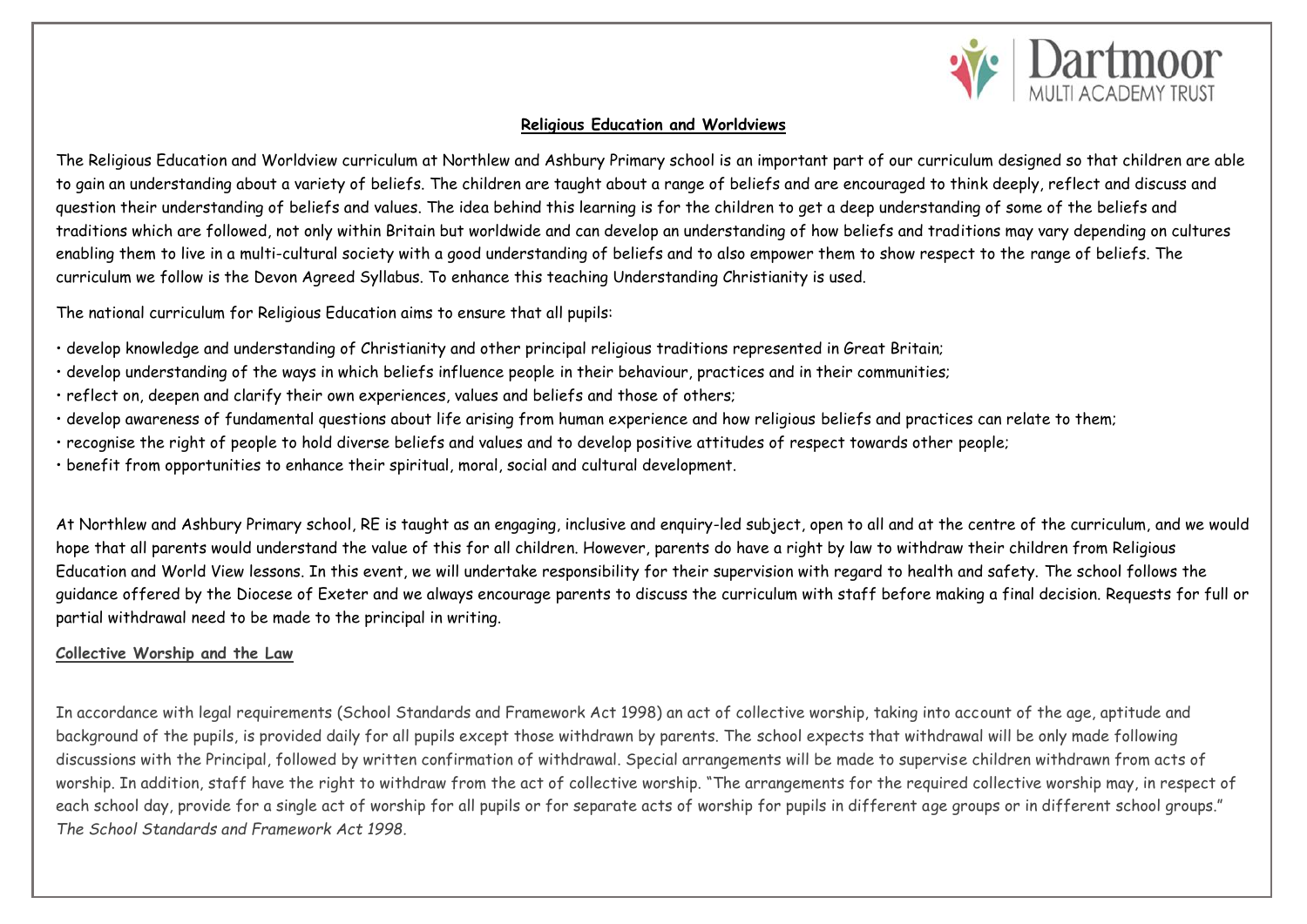

## **Key Stage 1 rolling programme**

| Year A        | <b>Autumn term 1</b> | <b>Autumn term 2</b>  | <b>Spring term 1</b> | <b>Spring term 2</b> | Summer 1                   | <b>Summer 2</b>                   |
|---------------|----------------------|-----------------------|----------------------|----------------------|----------------------------|-----------------------------------|
| <b>RE</b>     | Understanding        | Understanding         | Understanding        | Understanding        | 1.10 What does it mean to  | 1.6 Who is                        |
|               | Christianity         | Christianity          | Christianity         | Christianity         | belong to a faith          | Muslim? [God/Tawhid/ibadah/iman]  |
|               | What do              | (Page 1)              | (Page 1)             | What is the          | community?                 |                                   |
|               | Christians           | Why does Christmas    | Why does             | good news            |                            |                                   |
|               | believe God is       | matter to Christians? | Easter matter to     | Jesus brings?        |                            |                                   |
|               | like?                |                       | Christians?          |                      |                            |                                   |
|               |                      |                       |                      |                      |                            |                                   |
|               |                      |                       |                      |                      |                            |                                   |
|               |                      |                       |                      |                      |                            |                                   |
| <b>Year B</b> | <b>Autumn term 1</b> | <b>Autumn term 2</b>  | Spring term 1        | <b>Spring term 2</b> | Summer 1                   | <b>Summer 2</b>                   |
| <b>RE</b>     | Understanding        | <b>Understanding</b>  | Understanding        | 1.8 What             | 1.9 how should we care for | 1.7 Who is Jewish and how do they |
|               | Christianity         | Christianity          | Christianity         | makes some           | others and the world?      | live?                             |
|               | Who made the         | (Page 2)              | (Page 2)             | places               |                            |                                   |
|               | world?               | Why does Christmas    | Why does             | sacred to            |                            |                                   |
|               |                      | matter to Christians? | Easter matter to     | believers?           |                            |                                   |
|               |                      |                       | Christians?          |                      |                            |                                   |
|               |                      |                       |                      |                      |                            |                                   |

| <b>Year A</b> | <b>Autumn term 1</b> | <b>Autumn term 2</b> | Spring term 1 | <b>Spring term 2</b> | Summer 1                          | <b>Summer 2</b>      |
|---------------|----------------------|----------------------|---------------|----------------------|-----------------------------------|----------------------|
| <b>RE</b>     | F4 Being             | F2 Why is            | F5 Which      | Understanding        | <b>Understanding Christianity</b> | F6 Which stories are |
|               | special - where      | Christmas special    | places are    | Christianity         |                                   | special and why?     |
|               | do we belong?        | for Christians?      | special and   | Why do               | Why is the word 'God' so          |                      |
|               |                      |                      | why?          | Christians put a     | important to Christians?          |                      |
|               |                      | Understanding        |               | cross in an          |                                   |                      |
|               |                      | Christianity         |               | Easter garden?       |                                   |                      |
|               |                      | Why do Christians    |               | Why is Easter        |                                   |                      |
|               |                      | perform nativity     |               | special for          |                                   |                      |
|               |                      | plays at Christmas?  |               | Christians?          |                                   |                      |
|               |                      |                      |               | [Salvation]          |                                   |                      |